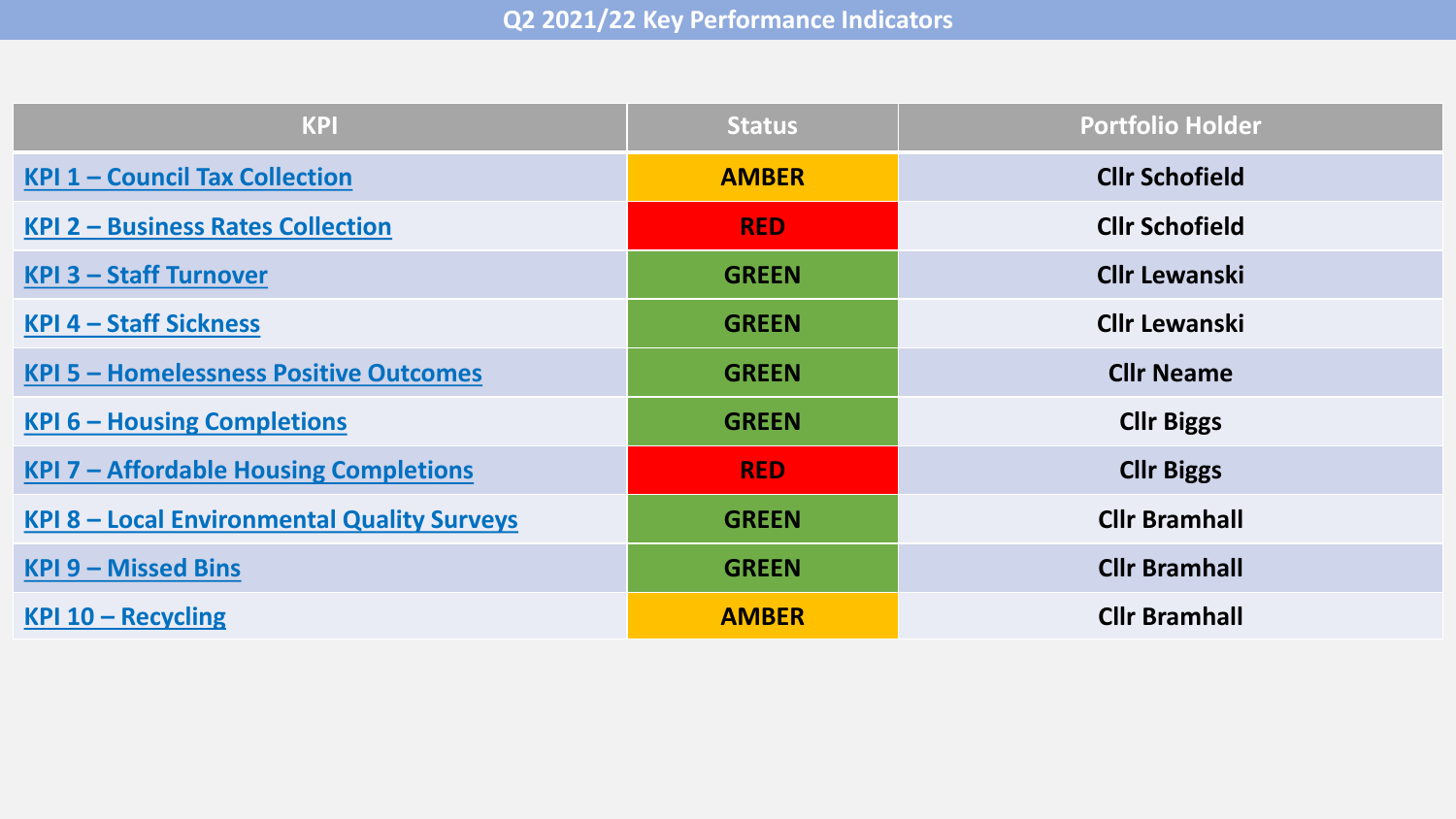<span id="page-1-0"></span>

|    | <b>TARGET</b> | <b>ACTUAL</b> | <b>STATUS</b> |
|----|---------------|---------------|---------------|
| Q1 | 29%           | 29.09%        | <b>GREEN</b>  |
| Q2 | 57%           | 56.36%        | <b>AMBER</b>  |

This indicator measures the percentage of Council Tax collected by the Council. The performance reported is cumulative for the year to date. The performance reported is cumulative for the year to date. A tolerance of 1% is applied each quarter.

## **Narrative**

Performance in Q2 is just below target, though within tolerance. Performance in Q2 of this financial year is marginally up when compared to 2020/21.

The non-achievement of the target can be attributed to the impacts of Covid-19 and delays in recovery action as the courts were closed.

# **KPI 1 – The % Of Council Tax Collected KPI 2 – The % Of Business Rates Collected**

|    | <b>TARGET</b> | <b>ACTUAL</b> | <b>STATUS</b> |
|----|---------------|---------------|---------------|
| Q1 | 31%           | 29.77%        | <b>RED</b>    |
| Q2 | 58%           | 56.76%        | <b>RED</b>    |

## **Description**

This indicator measures the percentage of non-domestic rates (NNDR) collected by the Council. The performance reported is cumulative for the year to date. A tolerance of 1% is applied each quarter.

## **Narrative**

Performance continues to be affected by the recalculation of Retail Rate Relief (Covid-19 related) earlier in the year, leading to a number of instalments being set back and a subsequent recalculation and creation of new instalment plans. This is a pattern seen across Surrey. It is therefore expected that performance will catch-up as the year progresses.





 $2021/2022$  2020/2021

**Q 1 Q 2 Q 3 Q 4**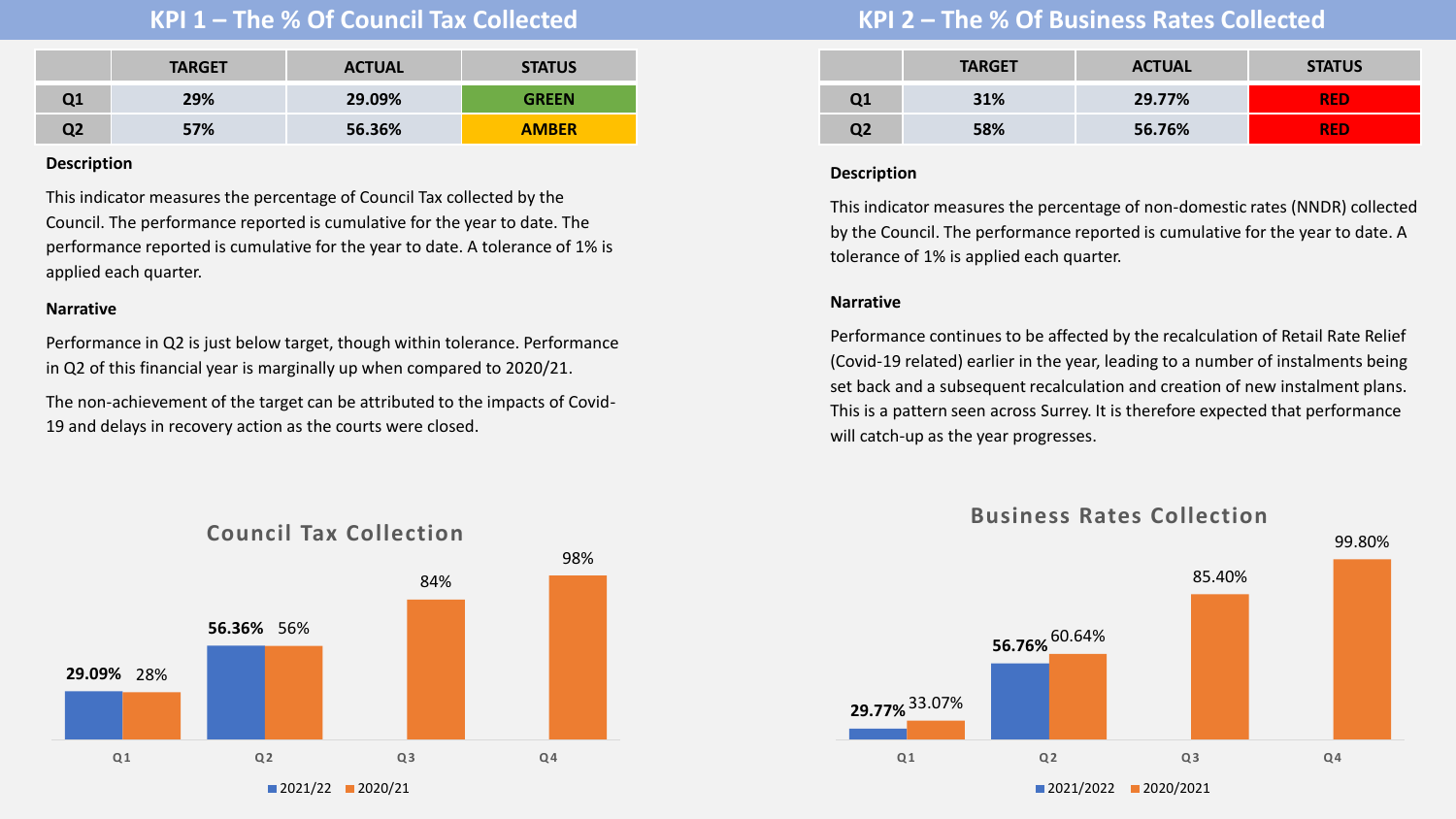<span id="page-2-0"></span>

|    | <b>TARGET</b> | <b>ACTUAL</b> | <b>STATUS</b> |
|----|---------------|---------------|---------------|
| Q1 | 12%           | 7%            | <b>GREEN</b>  |
| Q2 | 12%           | 7%            | <b>GREEN</b>  |

This indicator tracks the percentage of staff that leave the organisation on a voluntary basis. The performance reported is for a cumulative rolling 12 month period.

## **Narrative**

Staff turnover has remained comfortably within the target area in Q2, with levels remaining steady at 7% for the last 3 quarters. The Employment Committee received an update on key workforce data at its meeting on [23 June 2021,](https://reigate-banstead.moderngov.co.uk/ieListDocuments.aspx?CId=138&MId=1843&Ver=4) which included additional information on staff turnover.



## **Staff Turnover**

# **KPI 3 – Staff Turnover KPI 4 – Staff Sickness Absence**

|    | <b>TARGET</b> | <b>ACTUAL</b> | <b>STATUS</b> |
|----|---------------|---------------|---------------|
| Q1 | 4 days        | $3.21$ days   | <b>GREEN</b>  |
| Q2 | 4 days        | 3.36 days     | <b>GREEN</b>  |

## **Description**

This indicator tracks the average duration of short term sickness absence per employee. The performance reported at the end of each quarter is for a cumulative rolling 12 month period. The indicator measures all non Covid-19 short term sickness absence.

## **Narrative**

Despite a small uptick, short-term staff sickness absence continues to be within target. The Employment Committee received an update on Key Workforce Data at its meeting on [23 June 2021](https://reigate-banstead.moderngov.co.uk/ieListDocuments.aspx?CId=138&MId=1843&Ver=4), which included additional information on staff sickness.

## **Staff Sickness Absence (Days)**

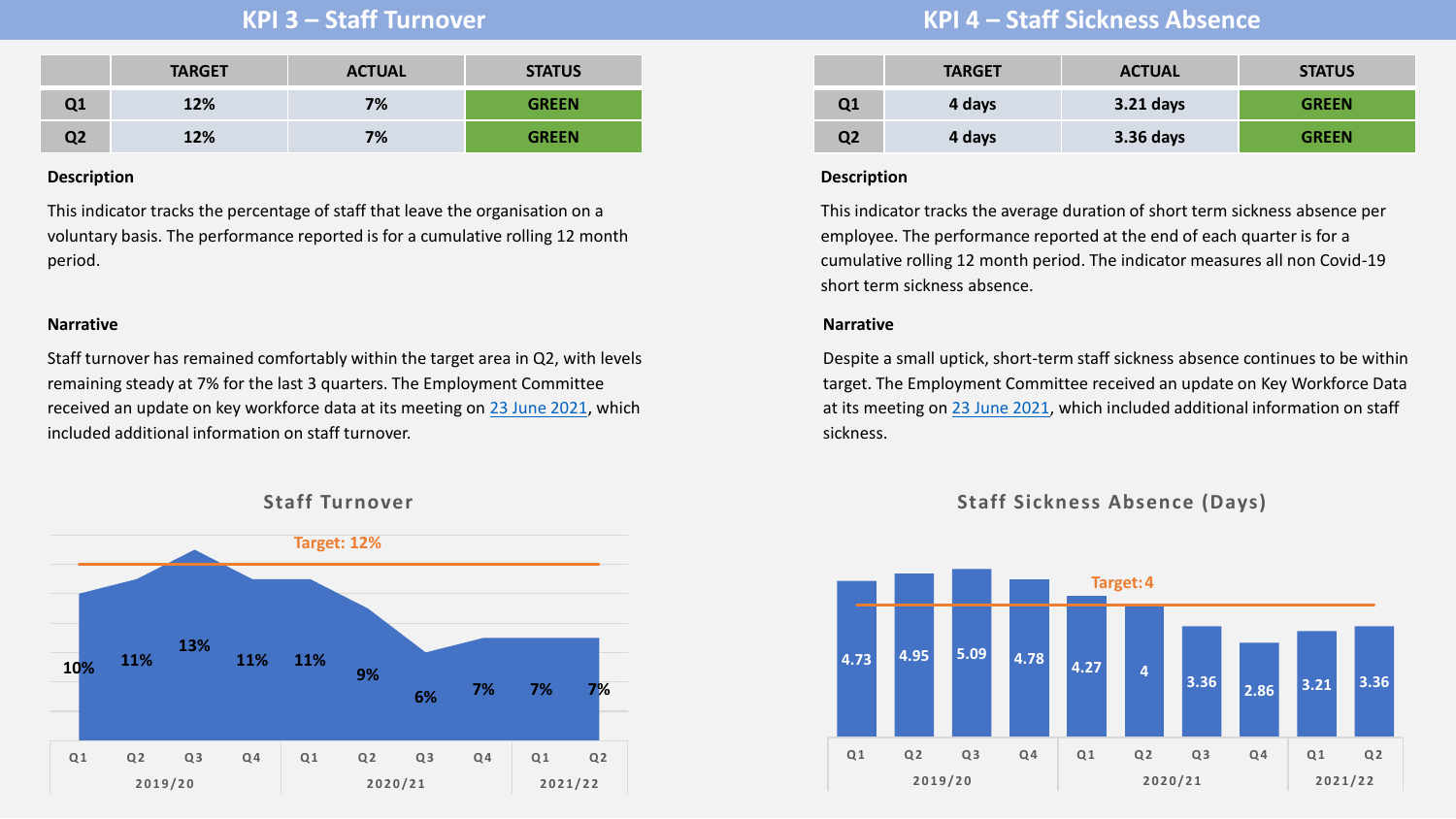## **KPI 5 – The % Of Positive Homelessness Prevention And Relief Outcomes**

<span id="page-3-0"></span>

|    | <b>TARGET</b> | <b>ACTUAL</b> | <b>STATUS</b> |
|----|---------------|---------------|---------------|
| Q1 | 50%           | 74%           | <b>GREEN</b>  |
| Q2 | 50%           | 79%           | <b>GREEN</b>  |

## **Description**

This indicator measures the Council's performance in preventing and relieving homelessness where a household has approached the Council for support and where the Council has a statutory obligation to provide it under the Homelessness Reduction Act.

Prevention and relief are terms that are defined by the Act. The indicator measures the percentage of positive outcomes achieved in the quarter against approaches to the Council that were made in the quarter.

Additional information on homelessness and the responsibilities placed on local authorities is available on the [government's website](https://www.gov.uk/government/collections/homelessness-guidance).

#### **Narrative**

As reported in previous quarters, homelessness approaches remain at a high levels. Despite the increase in the number of approaches, the Council has continued to maintain a high percentage of positive outcomes.

In Q2 there were 316 total homelessness approaches made to the Council, an all time high. Approaches across the quarter were consistent across all three months. This increase can be attributed to the end of the ban on bailiff enforcement which expired on 31 May.

Of the 316 approaches, there were 103 cases where the support threshold was met. In Q2 there were 83 positive prevention and relief outcomes.

Please see additional contextual performance information overleaf.



## **Positive Homeless Prevention and Relief Outcomes**

## **Homelessness Approaches (Contextual)**



 $\blacksquare$  All approaches  $\blacksquare$  Support threshold met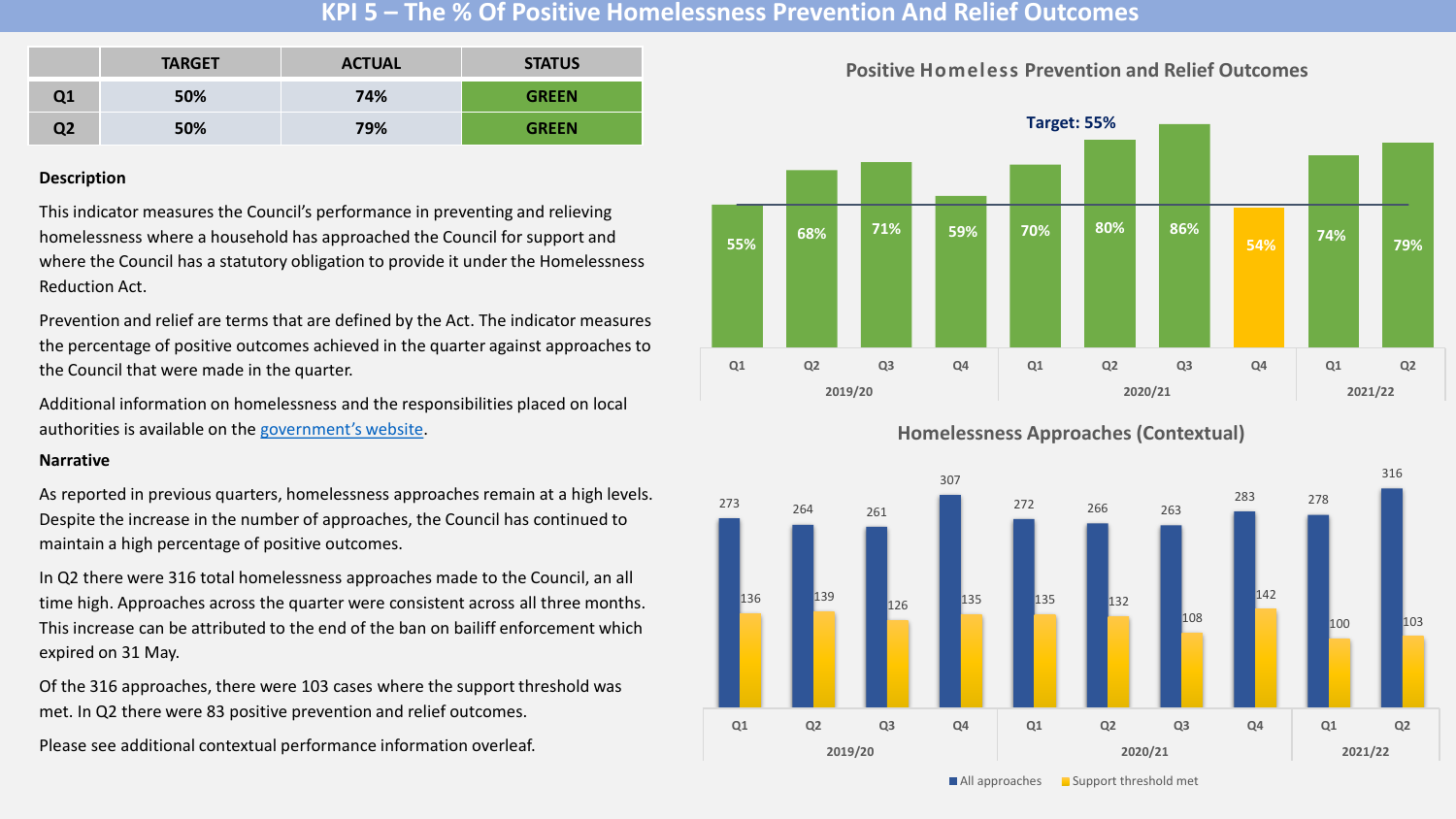## **KPI 5 – The % Of Positive Homelessness Prevention And Relief Outcomes (Continued)**



**In borough Out of borough**

**Main Duty Acceptances (Contextual)**



## **Temporary emergency accommodation**

The average number of households placed in temporary emergency accommodation (not Council owned) has seen a levels stabilise Q2, although levels remain higher than at the same period in the previous year.

Single persons continue to make up an increasing share of those placed in temporary emergency accommodation. The Council had previously been successful in applying for a grant from the DLUHC to place and support single persons in temporary emergency accommodation who otherwise would not have met the threshold for support. The continuing support from this partly explains the continued higher level of placements.

Despite high levels of homelessness approaches the Council continues to secure equally high levels of positive prevention and relief outcomes.

The use of temporary emergency accommodation also continues to impact the **Council's own emergency accommodation** which is being operated at a reduced capacity in order to ensure social distancing and the avoidance of facilities being shared. As of the close of Q2 the occupancy of Massetts Road sits at 50%.

## **Main duty acceptances**

The main housing duty is to provide accommodation until more secure accommodation is found.

At the close of Q2 there were 14 main duty homelessness acceptances, a minor decrease on the 19 seen in Q1 and down by 3 from the 17 seen in Q2 2020/21.

**Average Number Of Households In Temporary Emergency**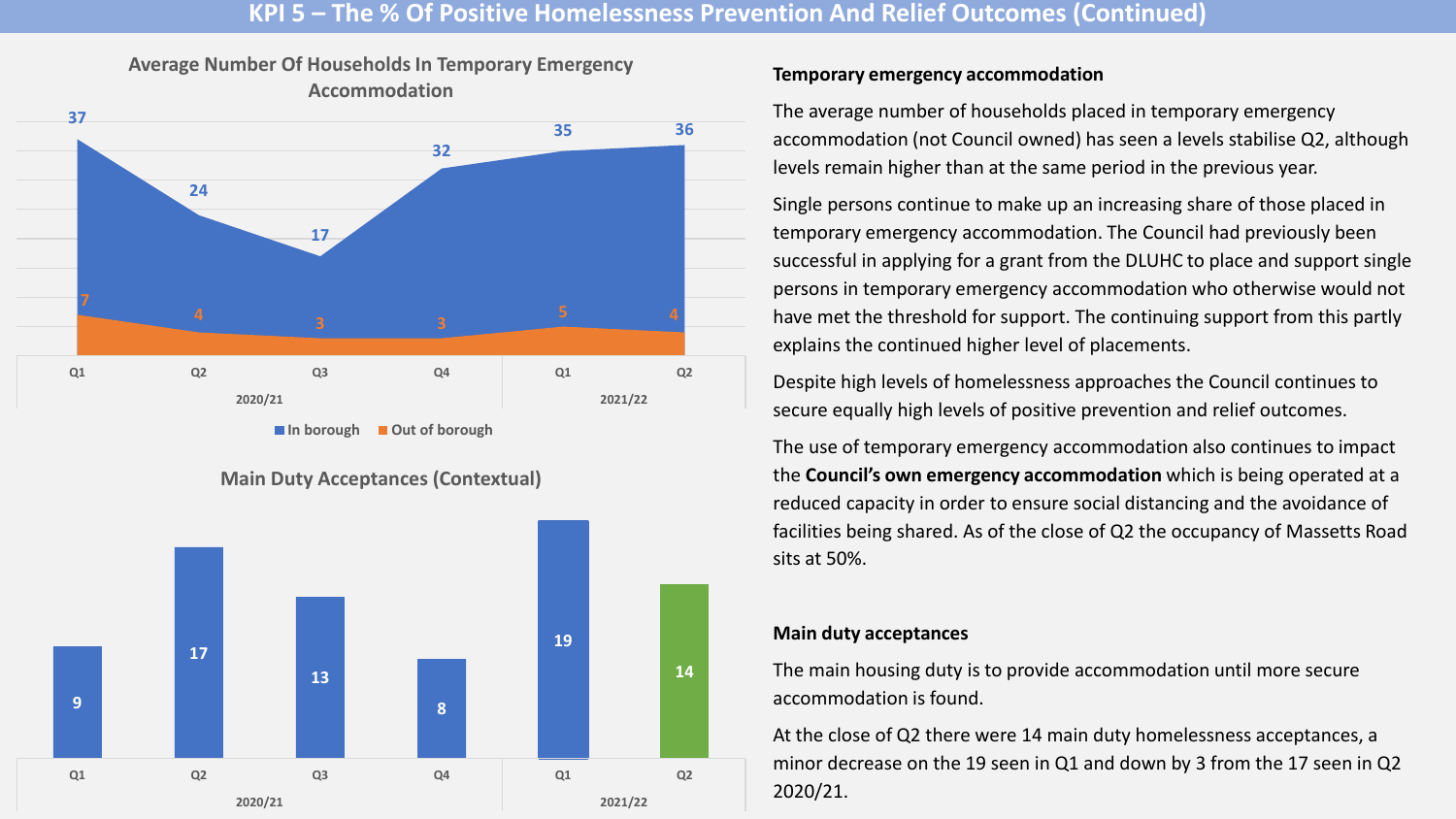# **KPI 6 – Net Housing Completions**

<span id="page-5-0"></span>

|       |                | <b>TARGET</b> | <b>ACTUAL</b> | <b>STATUS</b> |
|-------|----------------|---------------|---------------|---------------|
| 20/21 | Q <sub>2</sub> | 230           | 277           | <b>GREEN</b>  |
|       | Q <sub>3</sub> | 345           | 606           | <b>GREEN</b>  |
|       | Q4             | 460           | 794           | <b>GREEN</b>  |
| 21/22 | Q1             | 115           | 112           | <b>AMBER</b>  |
|       | Q <sub>2</sub> | 230           | 283           | <b>GREEN</b>  |

## **Description**

This indicator measures the net number of residential housing completions that have taken place in the borough. It includes all completions – i.e. at both market and affordable rates. The targets mirror those set in the Council's Development Management Plan. Performance reported is cumulative for the year. Given the fluctuations in housing completions throughout the year, a tolerance of 60 applies each quarter.

## **Narrative**

Net housing completions for Q2 2021/22 are on target, with the number of completions comfortably over the target of 230, sitting at 283 at the close of the quarter.

The majority of completions have been recorded from the site of the former Redhill Youth Centre (50 units) and from the conversion of the offices at Warwick House (54 units). Large sites such as Horley NW, De Burgh School, former Liquid and Envy and RNIB Soundscape continue to deliver a steady stream of housing in the borough.

At the end of Q2 there were 1,600 dwellings under construction, with 88 commencing during the quarter.

Please See KPI 7 for information on affordable housing completions.



## **Total Number Of Dwellings Under Construction (Contextual)**



**T** Total under construction **T** Commencements

**Housing completions by quarter (contextual)**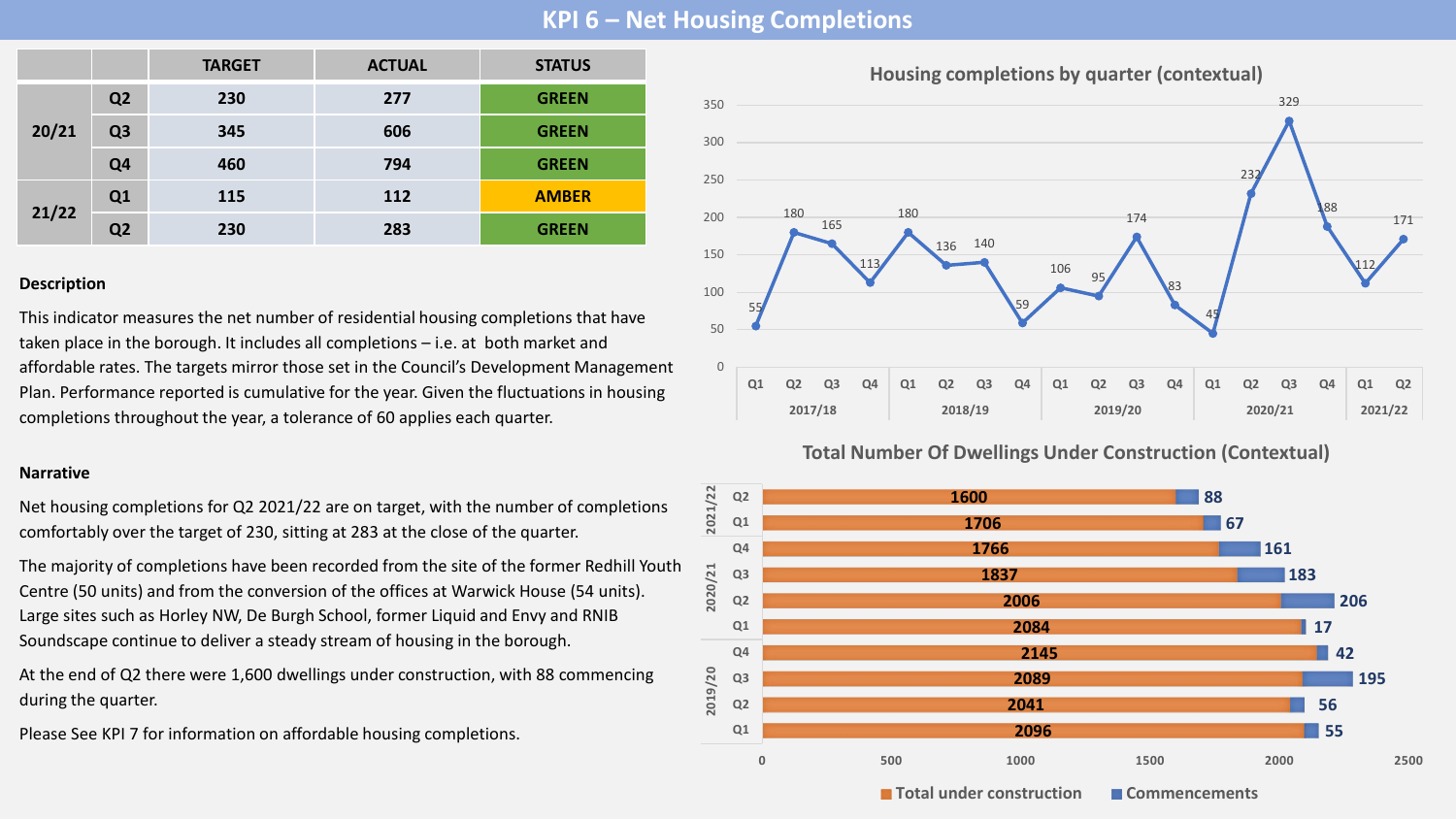**KPI 7 – Net Affordable Housing Completions**

|       |                | <b>TARGET</b> | <b>ACTUAL</b> | <b>STATUS</b> |
|-------|----------------|---------------|---------------|---------------|
|       | Q <sub>2</sub> | 50            | 23            | <b>RED</b>    |
| 20/21 | Q <sub>3</sub> | 75            | 67            | <b>AMBER</b>  |
|       | Q <sub>4</sub> | 100           | 93            | <b>AMBER</b>  |
| 21/22 | Q1             | 25            | <b>15</b>     | <b>AMBER</b>  |
|       | Q <sub>2</sub> | 50            | 24            | <b>RED</b>    |

KPI 7 measures the number of net affordable housing completions in the borough. The targets mirror those set in the Council's Development Management Plan. Performance reported is cumulative for the year. Given the fluctuations in housing completions throughout the year, a tolerance of 10 applies each quarter.

## **Narrative**

At the close of Q2, 24 affordable housing units have been completed. Whilst affordable housing completions this quarter remain low, these units are often completed in batches. It is expected that future affordable dwelling delivery at large sites such as Horley North West Sector, RNIB and Quarryside business park will come through later in the year and will bring completions inline with targets.

Of the 24 completions in Q1, 9 affordable units have been delivered during this quarter. Most of these units (7) came from the development on the site of the former Redhill Youth Centre.

Of the 1,600 dwellings under construction at the end of Q1, 230 are for affordable units. During the same period there were a further 6 affordable units commenced.

|                         | Affordable completions by tenure (contextual) |                |                          |                         |              |  |
|-------------------------|-----------------------------------------------|----------------|--------------------------|-------------------------|--------------|--|
| <b>Reporting period</b> |                                               |                | <b>Social rent</b>       | <b>Shared ownership</b> | <b>Total</b> |  |
|                         |                                               | Q <sub>2</sub> | $\overline{\phantom{a}}$ | $\bf{0}$                | 2            |  |
|                         | 2020/21                                       | Q <sub>3</sub> | 4                        | 40                      | 44           |  |
|                         | Q <sub>4</sub>                                | 5              | 21                       | 26                      |              |  |
|                         | 2021/22                                       | Q1             |                          | 14                      | 15           |  |
|                         |                                               | Q <sub>2</sub> |                          |                         | 9            |  |

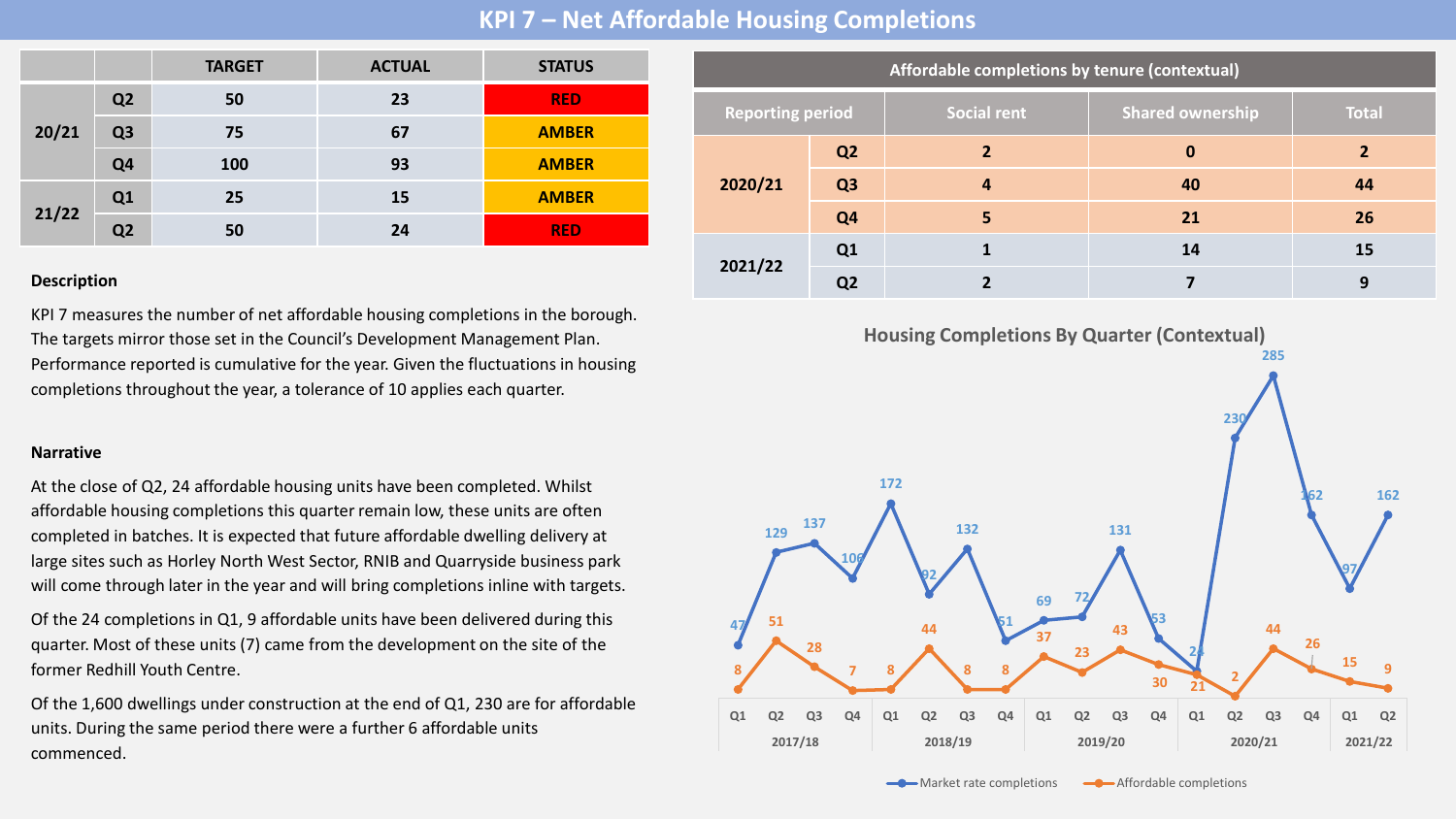<span id="page-7-0"></span>

|                | <b>TARGET</b>              | <b>ACTUAL</b> | <b>STATUS</b> |
|----------------|----------------------------|---------------|---------------|
| Q1             | 90% of sites at<br>grade B | 100%          | <b>GREEN</b>  |
| Q <sub>2</sub> | 90% of sites at<br>grade B | 100%          | <b>GREEN</b>  |

Local Environmental Quality Surveys (LEQs) are a robust and well recognised methodology for measuring the cleanliness of places. The methodology is developed and maintained by [Keep Britain Tidy.](https://www.keepbritaintidy.org/local-authorities/understand-your-problem/environmental-surveys) A selection of sites in the borough are assessed in the following categories: litter, detritus, fly-tipping, fly-posting and graffiti. The average of the scores achieved in each category gives an overall score for each site that is surveyed.

## **Narrative**

Of the 125 surveys carried out in Q1, all scored at grade B and above. The Council has seen an improvement in average category scores during Q2.



# **KPI 8 - Local Environmental Quality Surveys KPI 9 - Number Of Missed Bins Per 1,000 Collected**

|    | <b>TARGET</b> | <b>ACTUAL</b> | <b>STATUS</b> |
|----|---------------|---------------|---------------|
| Q1 | <b>10</b>     | 1.32          | <b>GREEN</b>  |
| Q2 | 10            | 1.08          | <b>GREEN</b>  |

## **Description**

This indicator tracks how many refuse and recycling bins have been missed per 1,000 that are collected. Performance is measured and reported on quarterly.

## **Narrative**

Despite the continuing challenges presented by the Covid-19 pandemic and the heightened levels of waste seen during the year, the Council has maintained a reliable waste collection service for residents, with just over 1 bin reported as missed per 1,000 that were collected.